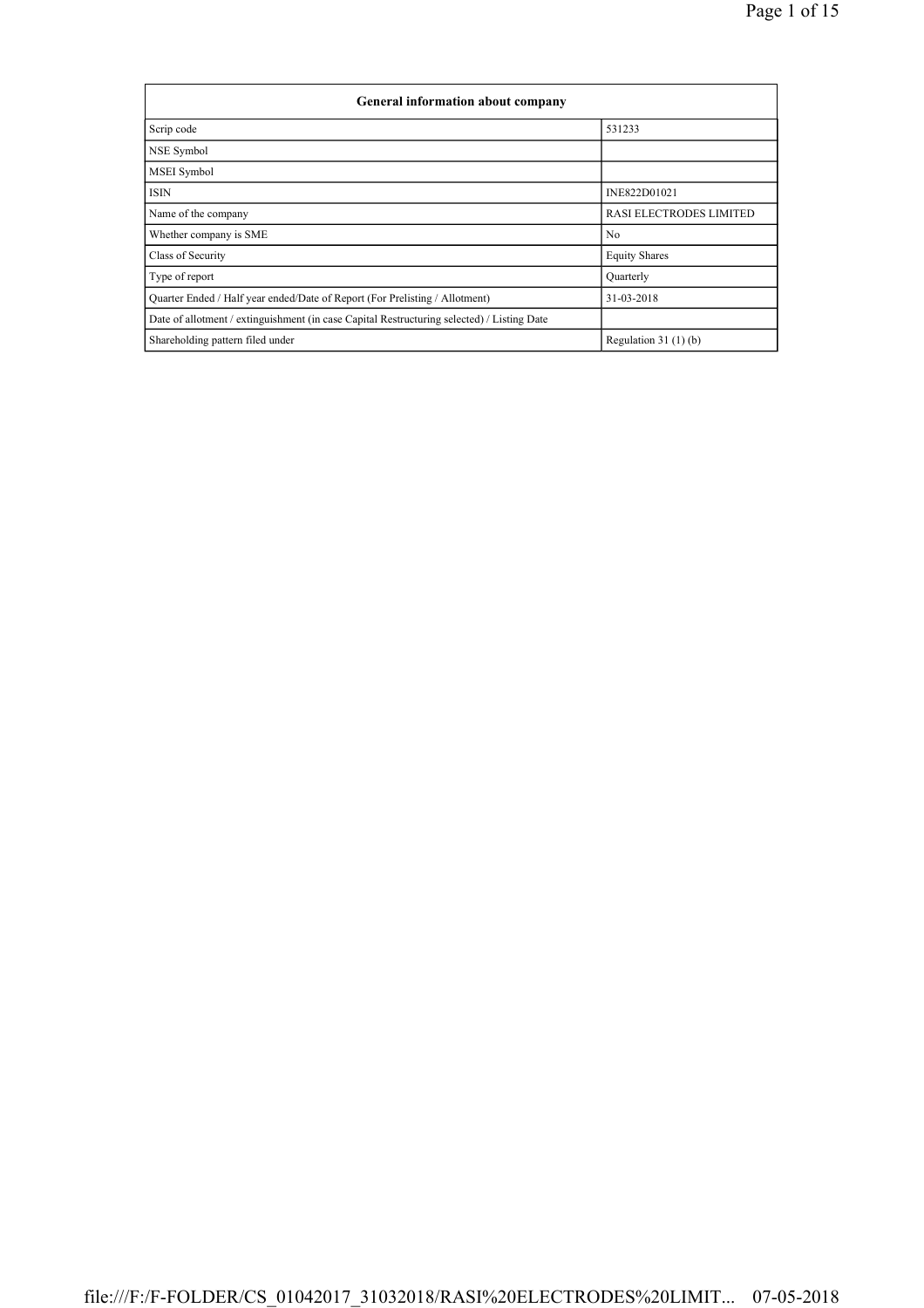|                | <b>Declaration</b>                                                                        |                |                                |                       |                            |  |  |  |  |  |
|----------------|-------------------------------------------------------------------------------------------|----------------|--------------------------------|-----------------------|----------------------------|--|--|--|--|--|
| Sr.<br>No.     | Particular                                                                                | Yes/No         | Promoter and<br>Promoter Group | Public<br>shareholder | Non Promoter-Non<br>Public |  |  |  |  |  |
| $\mathbf{1}$   | Whether the Listed Entity has issued any partly paid up<br>shares?                        | N <sub>0</sub> | N <sub>0</sub>                 | N <sub>0</sub>        | N <sub>0</sub>             |  |  |  |  |  |
| $\overline{2}$ | Whether the Listed Entity has issued any Convertible<br>Securities?                       | N <sub>0</sub> | No.                            | No.                   | No                         |  |  |  |  |  |
| 3              | Whether the Listed Entity has issued any Warrants?                                        | N <sub>0</sub> | N <sub>0</sub>                 | N <sub>0</sub>        | N <sub>0</sub>             |  |  |  |  |  |
| $\overline{4}$ | Whether the Listed Entity has any shares against which<br>depository receipts are issued? | N <sub>0</sub> | N <sub>0</sub>                 | N <sub>0</sub>        | N <sub>0</sub>             |  |  |  |  |  |
| 5              | Whether the Listed Entity has any shares in locked-in?                                    | Yes            | Yes                            | No.                   | N <sub>0</sub>             |  |  |  |  |  |
| 6              | Whether any shares held by promoters are pledge or<br>otherwise encumbered?               | N <sub>0</sub> | N <sub>0</sub>                 |                       |                            |  |  |  |  |  |
| $\overline{7}$ | Whether company has equity shares with differential<br>voting rights?                     | N <sub>0</sub> | N <sub>0</sub>                 | N <sub>0</sub>        | N <sub>0</sub>             |  |  |  |  |  |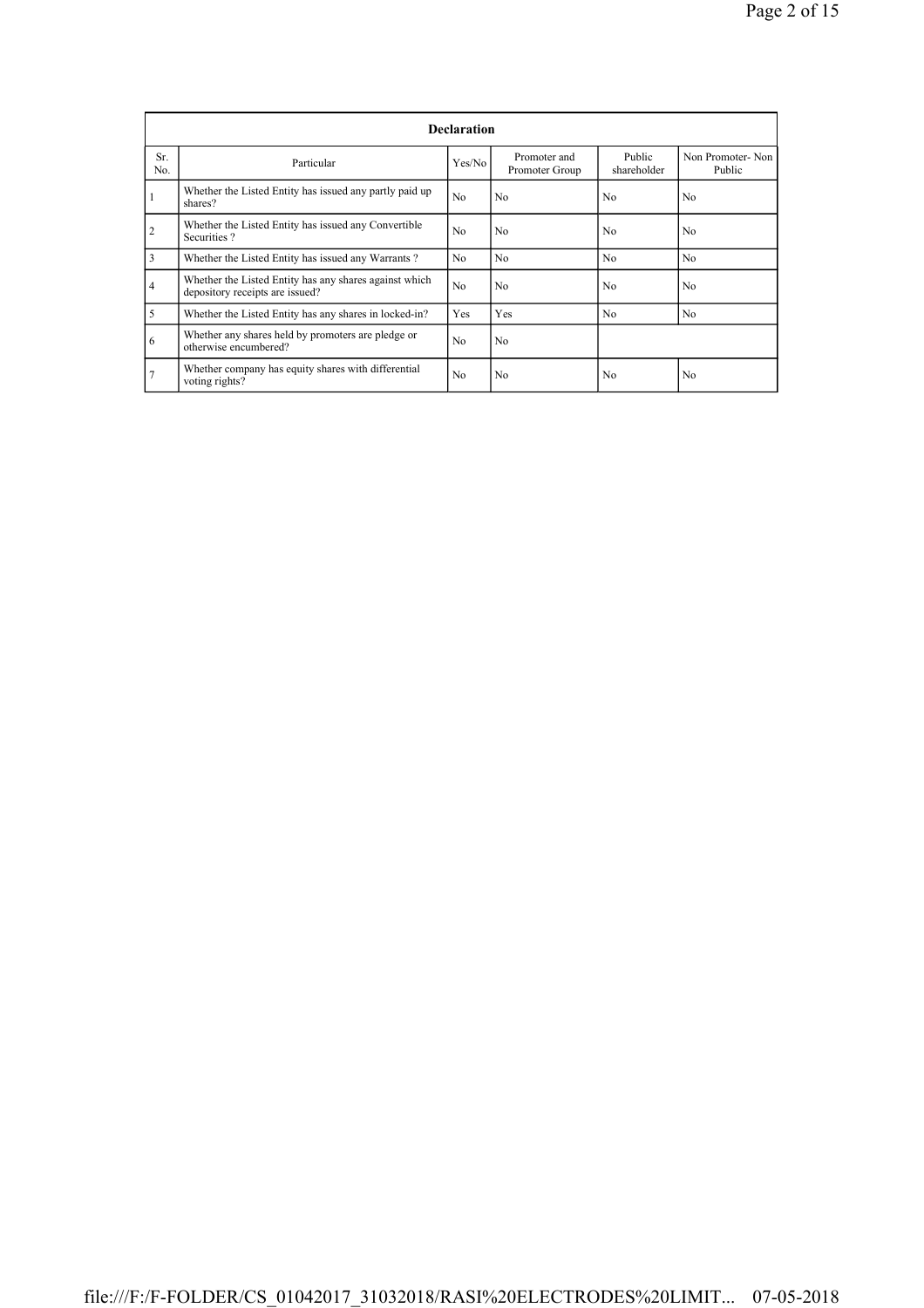|                 | Table I - Summary Statement holding of specified securities |                         |                                                |                                                                    |                                                                  |                                                      |                                                                                                                             |                                                                  |               |          |                     |  |
|-----------------|-------------------------------------------------------------|-------------------------|------------------------------------------------|--------------------------------------------------------------------|------------------------------------------------------------------|------------------------------------------------------|-----------------------------------------------------------------------------------------------------------------------------|------------------------------------------------------------------|---------------|----------|---------------------|--|
| Category<br>(1) |                                                             | No. of                  |                                                | No. Of<br>Partly<br>paid-<br>up<br>equity<br>shares<br>held<br>(V) | No. Of<br>shares<br>underlying<br>Depository<br>Receipts<br>(VI) | Total nos                                            | Shareholding<br>as a % of total<br>no of shares<br>(calculated as<br>per SCRR,<br>1957) (VIII) As<br>$a\%$ of<br>$(A+B+C2)$ | Number of Voting Rights held in each<br>class of securities (IX) |               |          |                     |  |
|                 | Category of<br>shareholder                                  | Nos. Of<br>shareholders | fully paid<br>up equity<br>shares<br>held (IV) |                                                                    |                                                                  | shares<br>held (VII)<br>$= (IV) +$<br>$(V)$ + $(VI)$ |                                                                                                                             | No of Voting (XIV) Rights                                        |               |          | Total as a          |  |
|                 | (II)                                                        | (III)                   |                                                |                                                                    |                                                                  |                                                      |                                                                                                                             | Class eg:<br>X                                                   | Class<br>eg:y | Total    | $%$ of<br>$(A+B+C)$ |  |
| (A)             | Promoter &<br>Promoter<br>Group                             | $\overline{7}$          | 8697950                                        |                                                                    |                                                                  | 8697950                                              | 27.94                                                                                                                       | 8697950                                                          |               | 8697950  | 27.94               |  |
| (B)             | Public                                                      | 3754                    | 22432550                                       |                                                                    |                                                                  | 22432550                                             | 72.06                                                                                                                       | 22432550                                                         |               | 22432550 | 72.06               |  |
| (C)             | Non<br>Promoter-<br>Non Public                              |                         |                                                |                                                                    |                                                                  |                                                      |                                                                                                                             |                                                                  |               |          |                     |  |
| (C1)            | <b>Shares</b><br>underlying<br><b>DRs</b>                   |                         |                                                |                                                                    |                                                                  |                                                      |                                                                                                                             |                                                                  |               |          |                     |  |
| (C2)            | Shares held<br>by<br>Employee<br>Trusts                     |                         |                                                |                                                                    |                                                                  |                                                      |                                                                                                                             |                                                                  |               |          |                     |  |
|                 | Total                                                       | 3761                    | 31130500                                       |                                                                    |                                                                  | 31130500                                             | 100                                                                                                                         | 31130500                                                         |               | 31130500 | 100                 |  |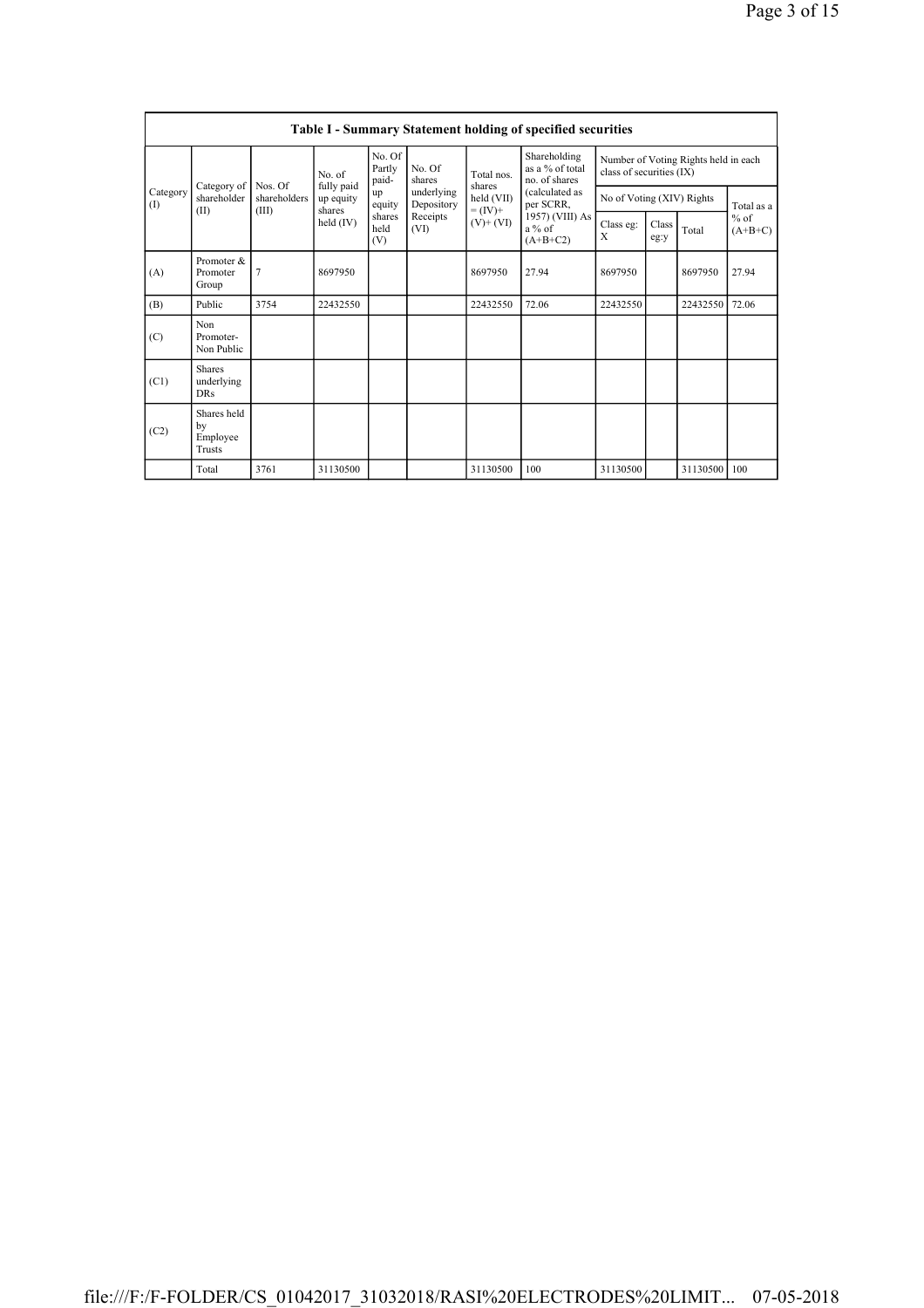|                 | <b>Table I - Summary Statement holding of specified securities</b> |                                                                                       |                                                                                         |                                                                                                                  |                                                                                           |                                                        |            |                                                                               |                              |                                       |  |
|-----------------|--------------------------------------------------------------------|---------------------------------------------------------------------------------------|-----------------------------------------------------------------------------------------|------------------------------------------------------------------------------------------------------------------|-------------------------------------------------------------------------------------------|--------------------------------------------------------|------------|-------------------------------------------------------------------------------|------------------------------|---------------------------------------|--|
| Category<br>(1) | Category of<br>shareholder                                         | No. Of<br>No. of<br><b>Shares</b><br><b>Shares</b><br>Underlying<br>Underlying        |                                                                                         | No. Of<br>Shares<br>Underlying<br>Outstanding<br>convertible<br>securities and<br>No. Of<br>Warrants (Xi)<br>(a) | Shareholding, as<br>a % assuming<br>full conversion<br>of convertible<br>securities (as a | Number of<br>Locked in<br>shares (XII)                 |            | Number of<br><b>Shares</b><br>pledged or<br>otherwise<br>encumbered<br>(XIII) |                              | Number of<br>equity shares<br>held in |  |
|                 | (II)                                                               | Outstanding<br>Outstanding<br>convertible<br>Warrants<br>securities<br>$(X_i)$<br>(X) | percentage of<br>diluted share<br>capital) (XI)=<br>$(VII)+(X)$ As a<br>% of $(A+B+C2)$ |                                                                                                                  | No. (a)                                                                                   | Asa<br>$%$ of<br>total<br><b>Shares</b><br>held<br>(b) | No.<br>(a) | As a %<br>of total<br><b>Shares</b><br>held<br>(b)                            | dematerialized<br>form (XIV) |                                       |  |
| (A)             | Promoter &<br>Promoter<br>Group                                    |                                                                                       |                                                                                         |                                                                                                                  | 27.94                                                                                     | 150000 1.72                                            |            |                                                                               |                              | 8697950                               |  |
| (B)             | Public                                                             |                                                                                       |                                                                                         |                                                                                                                  | 72.06                                                                                     |                                                        |            |                                                                               |                              | 21544855                              |  |
| (C)             | Non<br>Promoter-<br>Non Public                                     |                                                                                       |                                                                                         |                                                                                                                  |                                                                                           |                                                        |            |                                                                               |                              |                                       |  |
| (C1)            | <b>Shares</b><br>underlying<br><b>DRs</b>                          |                                                                                       |                                                                                         |                                                                                                                  |                                                                                           |                                                        |            |                                                                               |                              |                                       |  |
| (C2)            | Shares held<br>by<br>Employee<br>Trusts                            |                                                                                       |                                                                                         |                                                                                                                  |                                                                                           |                                                        |            |                                                                               |                              |                                       |  |
|                 | Total                                                              |                                                                                       |                                                                                         |                                                                                                                  | 100                                                                                       | 150000 0.48                                            |            |                                                                               |                              | 30242805                              |  |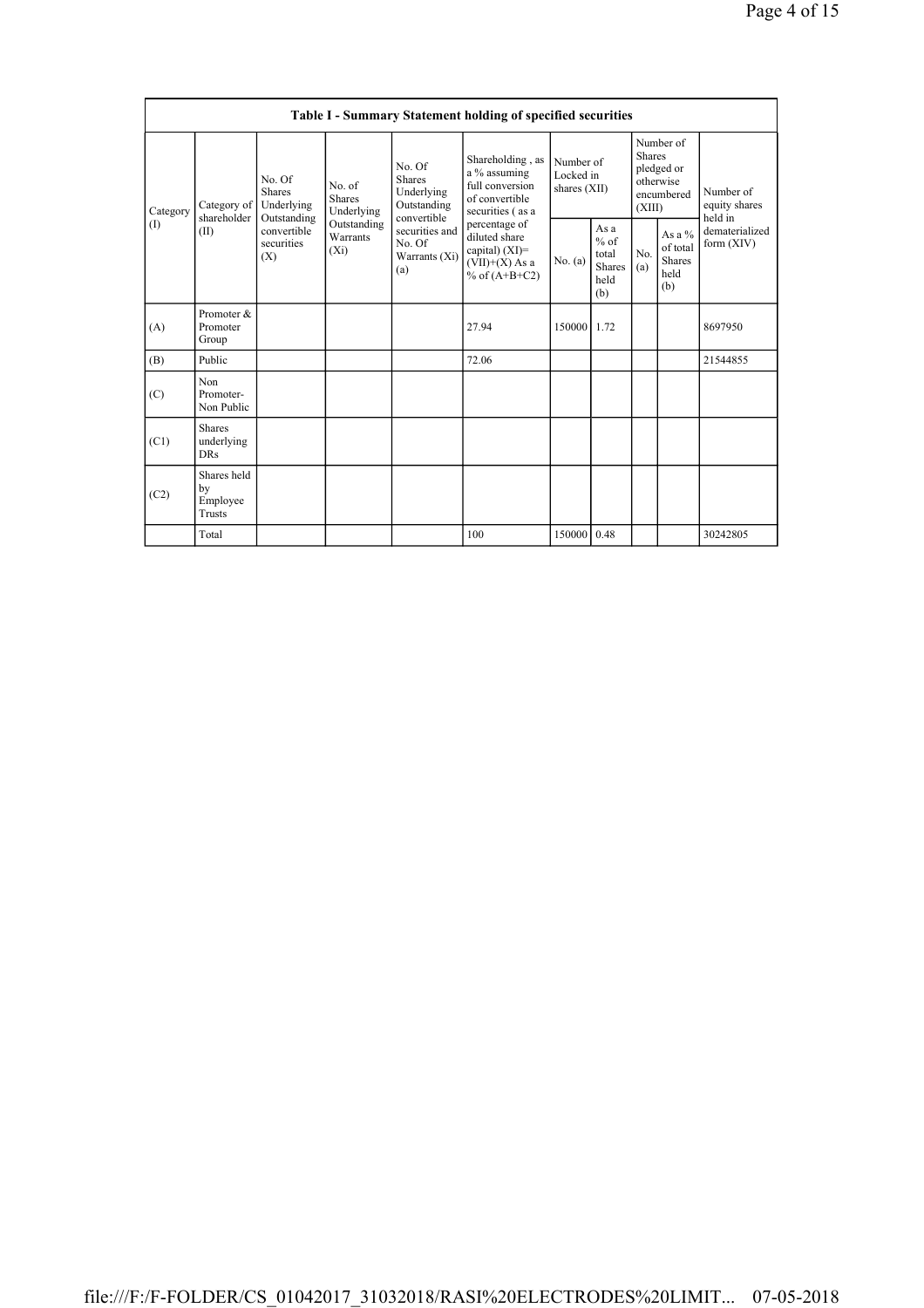|                                                                                                | Table II - Statement showing shareholding pattern of the Promoter and Promoter Group                                |                                  |                                   |                       |                          |                        |                                                     |                           |               |                                      |                                 |
|------------------------------------------------------------------------------------------------|---------------------------------------------------------------------------------------------------------------------|----------------------------------|-----------------------------------|-----------------------|--------------------------|------------------------|-----------------------------------------------------|---------------------------|---------------|--------------------------------------|---------------------------------|
|                                                                                                |                                                                                                                     | Nos. Of<br>shareholders<br>(III) | No. of                            | No.<br>Of<br>Partly   | No. Of<br>shares         | Total nos.<br>shares   | Shareholding<br>as a % of<br>total no. of<br>shares | class of securities (IX)  |               | Number of Voting Rights held in each |                                 |
| Sr.                                                                                            | Category $\&$<br>Name of the<br>Shareholders (I)                                                                    |                                  | fully paid<br>up equity<br>shares | paid-<br>up<br>equity | underlying<br>Depository | held<br>$(VII) =$      | (calculated<br>as per                               | No of Voting (XIV) Rights |               |                                      | Total<br>as a $\%$              |
|                                                                                                |                                                                                                                     |                                  | held $(IV)$                       | shares<br>held<br>(V) | Receipts<br>(VI)         | $(IV)+(V)$<br>$+ (VI)$ | SCRR,<br>1957) (VIII)<br>As a % of<br>$(A+B+C2)$    | Class eg:<br>X            | Class<br>eg:y | Total                                | of<br>Total<br>Voting<br>rights |
| A                                                                                              | Table II - Statement showing shareholding pattern of the Promoter and Promoter Group                                |                                  |                                   |                       |                          |                        |                                                     |                           |               |                                      |                                 |
| (1)                                                                                            | Indian                                                                                                              |                                  |                                   |                       |                          |                        |                                                     |                           |               |                                      |                                 |
| (a)                                                                                            | Individuals/Hindu<br>undivided Family                                                                               | 6                                | 8447950                           |                       |                          | 8447950                | 27.14                                               | 8447950                   |               | 8447950                              | 27.14                           |
| (d)                                                                                            | Any Other<br>(specify)                                                                                              | $\mathbf{1}$                     | 250000                            |                       |                          | 250000                 | 0.8                                                 | 250000                    |               | 250000                               | 0.8                             |
| Sub-Total<br>(A)(1)                                                                            |                                                                                                                     | $\boldsymbol{7}$                 | 8697950                           |                       |                          | 8697950                | 27.94                                               | 8697950                   |               | 8697950                              | 27.94                           |
| (2)                                                                                            | Foreign                                                                                                             |                                  |                                   |                       |                          |                        |                                                     |                           |               |                                      |                                 |
| Total<br>Shareholding<br>of Promoter<br>and<br>Promoter<br>Group $(A)=$<br>$(A)(1)+(A)$<br>(2) |                                                                                                                     | 7                                | 8697950                           |                       |                          | 8697950                | 27.94                                               | 8697950                   |               | 8697950                              | 27.94                           |
| B                                                                                              | Table III - Statement showing shareholding pattern of the Public shareholder                                        |                                  |                                   |                       |                          |                        |                                                     |                           |               |                                      |                                 |
| (1)                                                                                            | Institutions                                                                                                        |                                  |                                   |                       |                          |                        |                                                     |                           |               |                                      |                                 |
| (3)                                                                                            | Non-institutions                                                                                                    |                                  |                                   |                       |                          |                        |                                                     |                           |               |                                      |                                 |
| (a(i))                                                                                         | Individuals -<br>i.Individual<br>shareholders<br>holding nominal<br>share capital up<br>to Rs. 2 lakhs.             | 3446                             | 11219480                          |                       |                          | 11219480               | 36.04                                               | 11219480                  |               | 11219480                             | 36.04                           |
| (a(ii))                                                                                        | Individuals - ii.<br>Individual<br>shareholders<br>holding nominal<br>share capital in<br>excess of Rs. 2<br>lakhs. | 31                               | 8539711                           |                       |                          | 8539711                | 27.43                                               | 8539711                   |               | 8539711                              | 27.43                           |
| (e)                                                                                            | Any Other<br>(specify)                                                                                              | 277                              | 2673359                           |                       |                          | 2673359                | 8.59                                                | 2673359                   |               | 2673359                              | 8.59                            |
| Sub-Total<br>(B)(3)                                                                            |                                                                                                                     | 3754                             | 22432550                          |                       |                          | 22432550 72.06         |                                                     | 22432550                  |               | 22432550                             | 72.06                           |
| <b>Total Public</b><br>Shareholding<br>$(B)= (B)(1) +$<br>$(B)(2)+(B)$<br>(3)                  |                                                                                                                     | 3754                             | 22432550                          |                       |                          | 22432550 72.06         |                                                     | 22432550                  |               | 22432550                             | 72.06                           |
| $\mathbf C$                                                                                    | Table IV - Statement showing shareholding pattern of the Non Promoter- Non Public shareholder                       |                                  |                                   |                       |                          |                        |                                                     |                           |               |                                      |                                 |
| Total<br>$(A+B+C2)$                                                                            |                                                                                                                     | 3761                             | 31130500                          |                       |                          | 31130500               | 100                                                 | 31130500                  |               | 31130500                             | 100                             |
| Total<br>$(A+B+C)$                                                                             |                                                                                                                     | 3761                             | 31130500                          |                       |                          | 31130500 100           |                                                     | 31130500                  |               | 31130500                             | 100                             |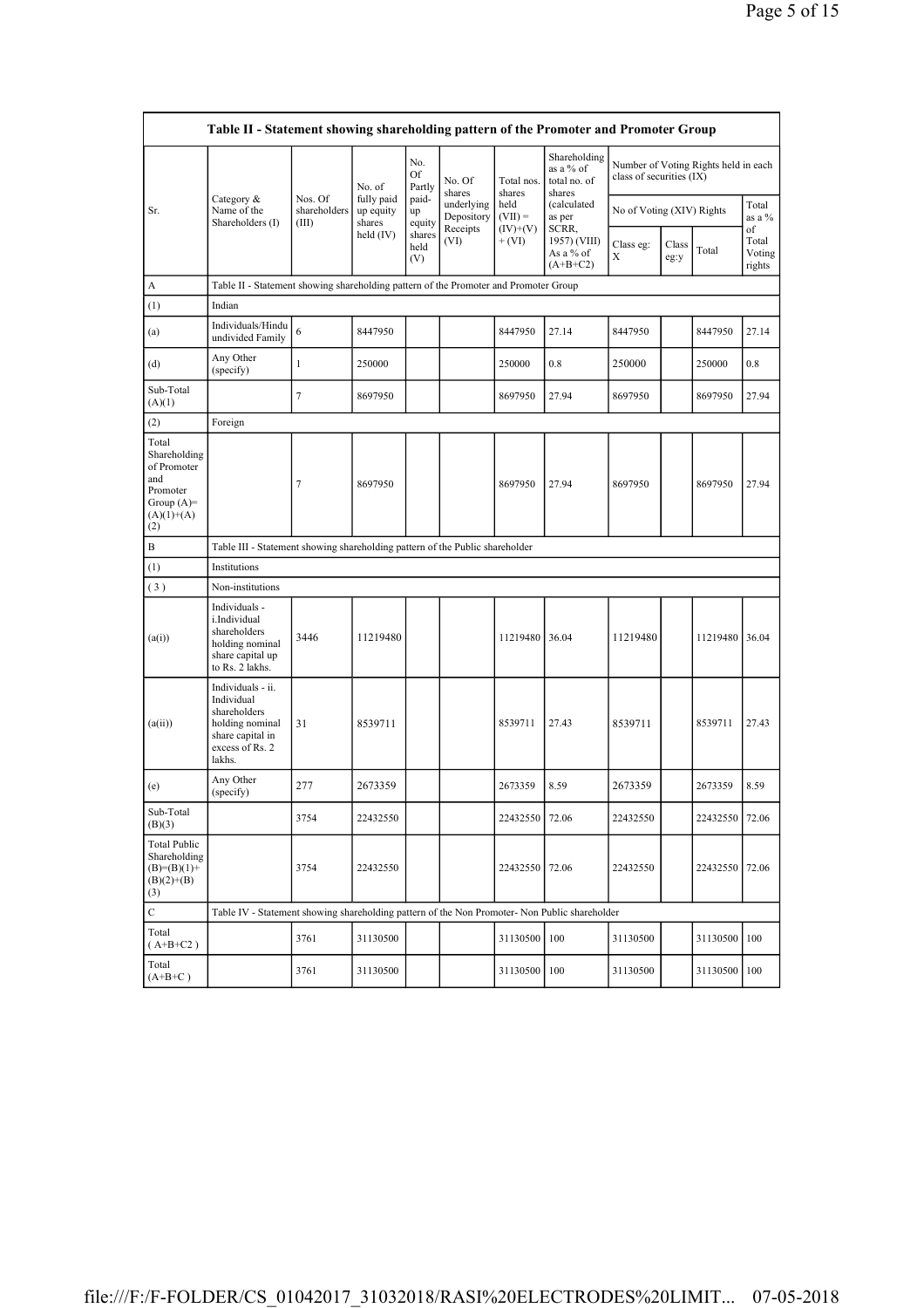| Table II - Statement showing shareholding pattern of the Promoter and Promoter Group   |                                                                               |                                            |                                                           |                                                                                              |                                        |                                             |                                                                               |                                         |                                       |  |
|----------------------------------------------------------------------------------------|-------------------------------------------------------------------------------|--------------------------------------------|-----------------------------------------------------------|----------------------------------------------------------------------------------------------|----------------------------------------|---------------------------------------------|-------------------------------------------------------------------------------|-----------------------------------------|---------------------------------------|--|
| Sr.                                                                                    | No. Of Shares<br>Underlying<br>Outstanding<br>convertible<br>securities $(X)$ | No. of Shares<br>Underlying<br>Outstanding | No. Of Shares<br>Underlying<br>Outstanding<br>convertible | Shareholding, as a<br>% assuming full<br>conversion of<br>convertible<br>securities (as a    | Number of<br>Locked in shares<br>(XII) |                                             | Number of<br><b>Shares</b><br>pledged or<br>otherwise<br>encumbered<br>(XIII) |                                         | Number of<br>equity shares<br>held in |  |
|                                                                                        |                                                                               | Warrants<br>$(X_i)$                        | securities and<br>No. Of<br>Warrants $(X_i)$<br>(a)       | percentage of<br>diluted share<br>capital) $(XI) = (VII)$<br>$+(X)$ As a % of<br>$(A+B+C2)$  | No. (a)                                | As a %<br>of total<br>Shares<br>held<br>(b) | No.<br>(a)                                                                    | As a %<br>of total<br>Shares<br>held(b) | dematerialized<br>form $(XIV)$        |  |
| А                                                                                      |                                                                               |                                            |                                                           | Table II - Statement showing shareholding pattern of the Promoter and Promoter Group         |                                        |                                             |                                                                               |                                         |                                       |  |
| (1)                                                                                    | Indian                                                                        |                                            |                                                           |                                                                                              |                                        |                                             |                                                                               |                                         |                                       |  |
| (a)                                                                                    |                                                                               |                                            |                                                           | 27.14                                                                                        | 150000                                 | 1.78                                        |                                                                               |                                         | 8447950                               |  |
| (d)                                                                                    |                                                                               |                                            |                                                           | 0.8                                                                                          | $\mathbf{0}$                           | $\mathbf{0}$                                |                                                                               |                                         | 250000                                |  |
| Sub-Total (A)<br>(1)                                                                   |                                                                               |                                            |                                                           | 27.94                                                                                        | 150000                                 | 1.72                                        |                                                                               |                                         | 8697950                               |  |
| (2)                                                                                    | Foreign                                                                       |                                            |                                                           |                                                                                              |                                        |                                             |                                                                               |                                         |                                       |  |
| Total<br>Shareholding<br>of Promoter<br>and Promoter<br>Group $(A)=A)$<br>$(1)+(A)(2)$ |                                                                               |                                            |                                                           | 27.94                                                                                        | 150000                                 | 1.72                                        |                                                                               |                                         | 8697950                               |  |
| B                                                                                      |                                                                               |                                            |                                                           | Table III - Statement showing shareholding pattern of the Public shareholder                 |                                        |                                             |                                                                               |                                         |                                       |  |
| (1)                                                                                    | Institutions                                                                  |                                            |                                                           |                                                                                              |                                        |                                             |                                                                               |                                         |                                       |  |
| (3)                                                                                    | Non-institutions                                                              |                                            |                                                           |                                                                                              |                                        |                                             |                                                                               |                                         |                                       |  |
| (a(i))                                                                                 |                                                                               |                                            |                                                           | 36.04                                                                                        |                                        |                                             |                                                                               |                                         | 10331785                              |  |
| (a(ii))                                                                                |                                                                               |                                            |                                                           | 27.43                                                                                        |                                        |                                             |                                                                               |                                         | 8539711                               |  |
| (e)                                                                                    |                                                                               |                                            |                                                           | 8.59                                                                                         |                                        |                                             |                                                                               |                                         | 2673359                               |  |
| Sub-Total (B)<br>(3)                                                                   |                                                                               |                                            |                                                           | 72.06                                                                                        |                                        |                                             |                                                                               |                                         | 21544855                              |  |
| <b>Total Public</b><br>Shareholding<br>$(B)= (B)(1) +$<br>$(B)(2)+(B)(3)$              |                                                                               |                                            |                                                           | 72.06                                                                                        |                                        |                                             |                                                                               |                                         | 21544855                              |  |
| $\mathcal{C}$                                                                          |                                                                               |                                            |                                                           | Table IV - Statement showing shareholding pattern of the Non Promoter-Non Public shareholder |                                        |                                             |                                                                               |                                         |                                       |  |
| Total<br>$(A+B+C2)$                                                                    |                                                                               |                                            |                                                           | 100                                                                                          | 150000                                 | 0.48                                        |                                                                               |                                         | 30242805                              |  |
| Total<br>$(A+B+C)$                                                                     |                                                                               |                                            |                                                           | 100                                                                                          | 150000 0.48                            |                                             |                                                                               |                                         | 30242805                              |  |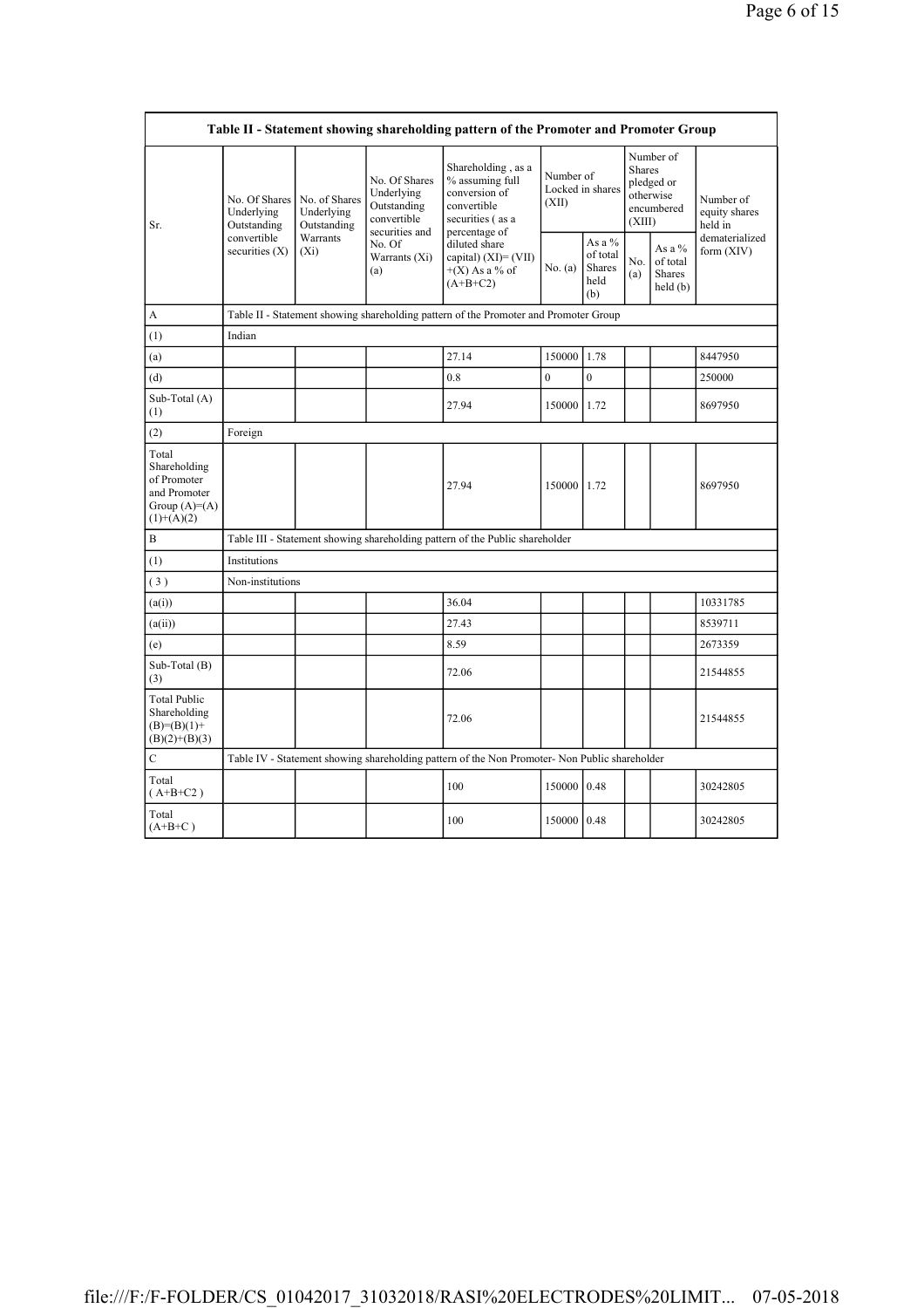| Individuals/Hindu undivided Family                                                                                                                                                           |                                                               |                           |                             |                      |                                        |                    |  |  |  |
|----------------------------------------------------------------------------------------------------------------------------------------------------------------------------------------------|---------------------------------------------------------------|---------------------------|-----------------------------|----------------------|----------------------------------------|--------------------|--|--|--|
| Searial No.                                                                                                                                                                                  | $\mathbf{1}$                                                  | $\sqrt{2}$                | 3                           | $\overline{4}$       | 5                                      | 6                  |  |  |  |
| Name of the<br>Shareholders (I)                                                                                                                                                              | <b>B POPATLAL</b><br><b>KOTHARI</b>                           | P NITYA<br><b>KOTHARI</b> | P MANJULA<br><b>KOTHARI</b> | P KASHYAP<br>KOTHARI | POPATLAL<br>KOTHARI AND<br><b>SONS</b> | RUCHI N<br>KOTHARI |  |  |  |
| PAN(II)                                                                                                                                                                                      | AAIPK7746D                                                    | AANPK2428F                | AAIPK7745A                  | AAOPK0675M           | AAAHP2895Q                             | AFIPJ0913Q         |  |  |  |
| No. of fully paid<br>up equity shares<br>held (IV)                                                                                                                                           | 4956430                                                       | 1061485                   | 882700                      | 1213065              | 218570                                 | 115700             |  |  |  |
| No. Of Partly paid-<br>up equity shares<br>held(V)                                                                                                                                           |                                                               |                           |                             |                      |                                        |                    |  |  |  |
| No. Of shares<br>underlying<br>Depository<br>Receipts (VI)                                                                                                                                   |                                                               |                           |                             |                      |                                        |                    |  |  |  |
| Total nos. shares<br>held $(VII) = (IV) +$<br>$(V)$ + $(VI)$                                                                                                                                 | 4956430                                                       | 1061485                   | 882700                      | 1213065              | 218570                                 | 115700             |  |  |  |
| Shareholding as a<br>% of total no. of<br>shares (calculated<br>as per SCRR,<br>1957) (VIII) As a<br>% of $(A+B+C2)$                                                                         | 15.92                                                         | 3.41                      | 2.84                        | 3.9                  | 0.7                                    | 0.37               |  |  |  |
|                                                                                                                                                                                              | Number of Voting Rights held in each class of securities (IX) |                           |                             |                      |                                        |                    |  |  |  |
| Class eg: $X$                                                                                                                                                                                | 4956430                                                       | 1061485                   | 882700                      | 1213065              | 218570                                 | 115700             |  |  |  |
| Class eg:y                                                                                                                                                                                   |                                                               |                           |                             |                      |                                        |                    |  |  |  |
| Total                                                                                                                                                                                        | 4956430                                                       | 1061485                   | 882700                      | 1213065              | 218570                                 | 115700             |  |  |  |
| Total as a % of<br><b>Total Voting rights</b>                                                                                                                                                | 15.92                                                         | 3.41                      | 2.84                        | 3.9                  | 0.7                                    | 0.37               |  |  |  |
| No. Of Shares<br>Underlying<br>Outstanding<br>convertible<br>securities $(X)$                                                                                                                |                                                               |                           |                             |                      |                                        |                    |  |  |  |
| No. of Shares<br>Underlying<br>Outstanding<br>Warrants (Xi)                                                                                                                                  |                                                               |                           |                             |                      |                                        |                    |  |  |  |
| No. Of Shares<br>Underlying<br>Outstanding<br>convertible<br>securities and No.<br>Of Warrants (Xi)<br>(a)                                                                                   |                                                               |                           |                             |                      |                                        |                    |  |  |  |
| Shareholding, as a<br>% assuming full<br>conversion of<br>convertible<br>securities (as a<br>percentage of<br>diluted share<br>capital) $(XI) = (VII)$<br>$+(Xi)(a)$ As a % of<br>$(A+B+C2)$ | 15.92                                                         | 3.41                      | 2.84                        | 3.9                  | 0.7                                    | 0.37               |  |  |  |
| Number of Locked in shares (XII)                                                                                                                                                             |                                                               |                           |                             |                      |                                        |                    |  |  |  |
| No. (a)                                                                                                                                                                                      | 150000                                                        | $\boldsymbol{0}$          | $\boldsymbol{0}$            | $\boldsymbol{0}$     | $\boldsymbol{0}$                       | $\mathbf{0}$       |  |  |  |
| As a % of total<br>Shares held (b)                                                                                                                                                           | 3.03                                                          | $\overline{0}$            | $\boldsymbol{0}$            | $\boldsymbol{0}$     | $\boldsymbol{0}$                       | $\mathbf{0}$       |  |  |  |
|                                                                                                                                                                                              | Number of Shares pledged or otherwise encumbered (XIII)       |                           |                             |                      |                                        |                    |  |  |  |
| No. $(a)$                                                                                                                                                                                    |                                                               |                           |                             |                      |                                        |                    |  |  |  |
| As a % of total<br>Shares held (b)                                                                                                                                                           |                                                               |                           |                             |                      |                                        |                    |  |  |  |
| Number of equity<br>shares held in<br>dematerialized<br>form (XIV)                                                                                                                           | 4956430                                                       | 1061485                   | 882700                      | 1213065              | 218570                                 | 115700             |  |  |  |
| Reason for not providing PAN                                                                                                                                                                 |                                                               |                           |                             |                      |                                        |                    |  |  |  |
| Reason for not<br>providing PAN                                                                                                                                                              |                                                               |                           |                             |                      |                                        |                    |  |  |  |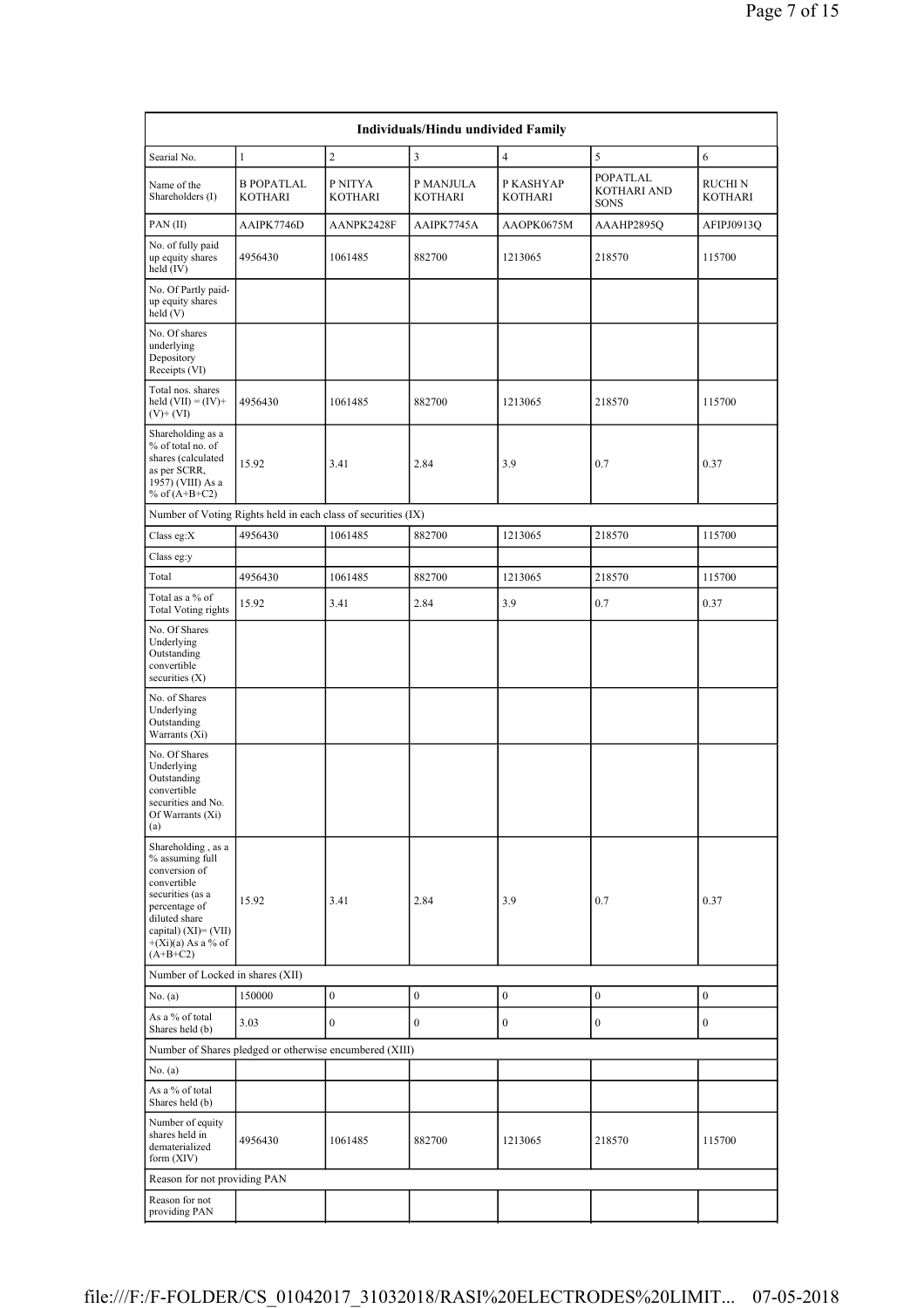| $\sim$<br>Shar<br>tyne<br>eholde<br>∿v D⊌<br>. . | ٦m<br>moter<br> | mote.<br>ΩТ | omoter | notei<br><br>۱г | .10ter<br>н | omote |
|--------------------------------------------------|-----------------|-------------|--------|-----------------|-------------|-------|
|                                                  |                 |             |        |                 |             |       |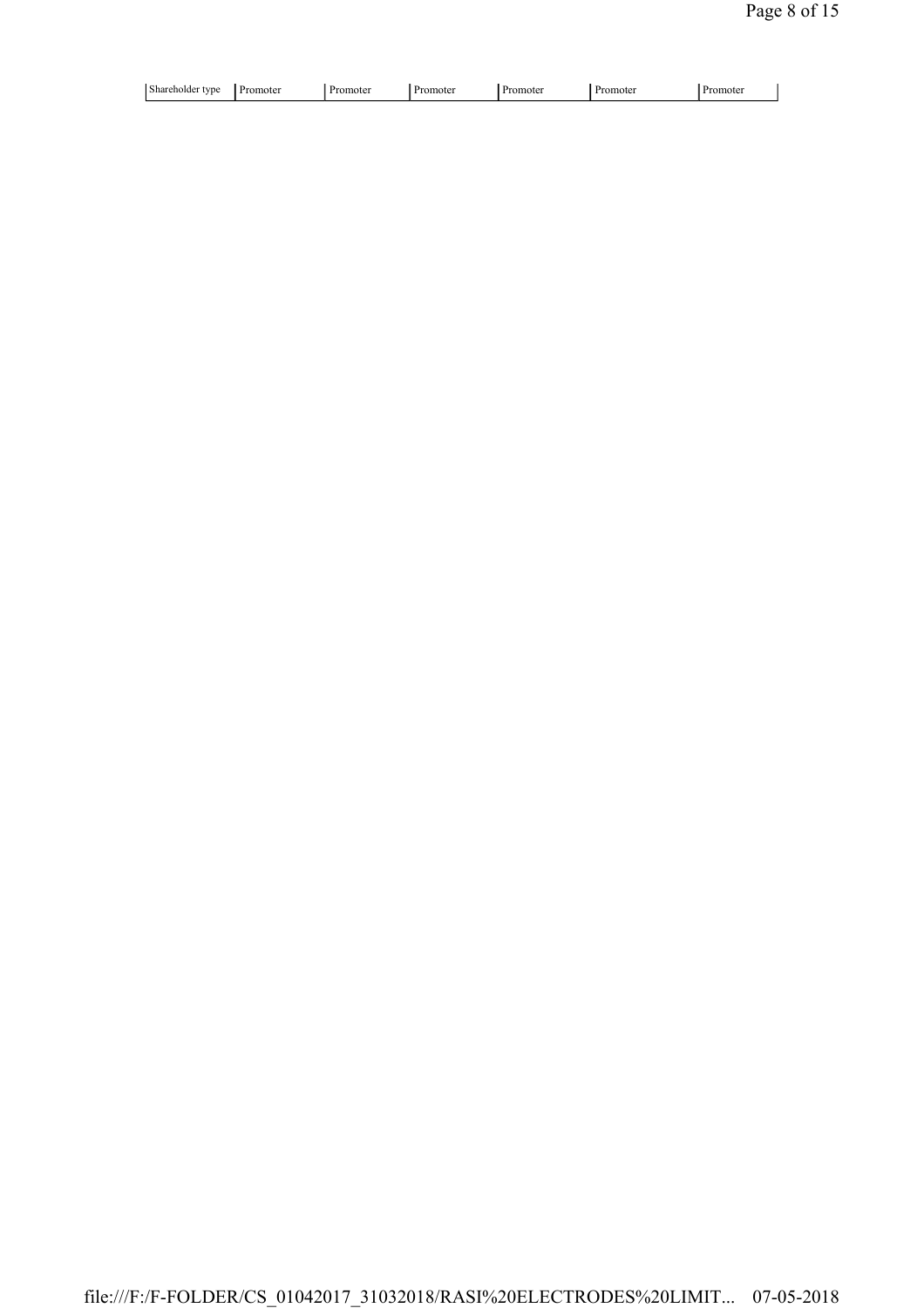|                                                                                                                                                                                              | Individuals/Hindu undivided Family                            |
|----------------------------------------------------------------------------------------------------------------------------------------------------------------------------------------------|---------------------------------------------------------------|
| Searial No.                                                                                                                                                                                  |                                                               |
| Name of the<br>Shareholders (I)                                                                                                                                                              | Click here to go back                                         |
| PAN(II)                                                                                                                                                                                      | Total                                                         |
| No. of fully paid<br>up equity shares<br>held $(IV)$                                                                                                                                         | 8447950                                                       |
| No. Of Partly paid-<br>up equity shares<br>held(V)                                                                                                                                           |                                                               |
| No. Of shares<br>underlying<br>Depository<br>Receipts (VI)                                                                                                                                   |                                                               |
| Total nos. shares<br>held $(VII) = (IV) +$<br>$(V)+(VI)$                                                                                                                                     | 8447950                                                       |
| Shareholding as a<br>% of total no. of<br>shares (calculated<br>as per SCRR,<br>1957) (VIII) As a<br>% of $(A+B+C2)$                                                                         | 27.14                                                         |
|                                                                                                                                                                                              | Number of Voting Rights held in each class of securities (IX) |
| Class eg:X                                                                                                                                                                                   | 8447950                                                       |
| Class eg:y                                                                                                                                                                                   |                                                               |
| Total                                                                                                                                                                                        | 8447950                                                       |
| Total as a % of<br>Total Voting rights                                                                                                                                                       | 27.14                                                         |
| No. Of Shares<br>Underlying<br>Outstanding<br>convertible<br>securities $(X)$                                                                                                                |                                                               |
| No. of Shares<br>Underlying<br>Outstanding<br>Warrants $(X_i)$                                                                                                                               |                                                               |
| No. Of Shares<br>Underlying<br>Outstanding<br>convertible<br>securities and No.<br>Of Warrants (Xi)<br>(a)                                                                                   |                                                               |
| Shareholding, as a<br>% assuming full<br>conversion of<br>convertible<br>securities (as a<br>percentage of<br>diluted share<br>capital) $(XI) = (VII)$<br>$+(Xi)(a)$ As a % of<br>$(A+B+C2)$ | 27.14                                                         |
| Number of Locked in shares (XII)                                                                                                                                                             |                                                               |
| No. $(a)$                                                                                                                                                                                    | 150000                                                        |
| As a % of total<br>Shares held (b)                                                                                                                                                           | 1.78                                                          |
|                                                                                                                                                                                              | Number of Shares pledged or otherwise encumbered (XIII)       |
| No. $(a)$                                                                                                                                                                                    |                                                               |
| As a % of total<br>Shares held (b)                                                                                                                                                           |                                                               |
| Number of equity<br>shares held in<br>dematerialized<br>form (XIV)                                                                                                                           | 8447950                                                       |
| Reason for not providing PAN                                                                                                                                                                 |                                                               |
| Reason for not<br>providing PAN                                                                                                                                                              |                                                               |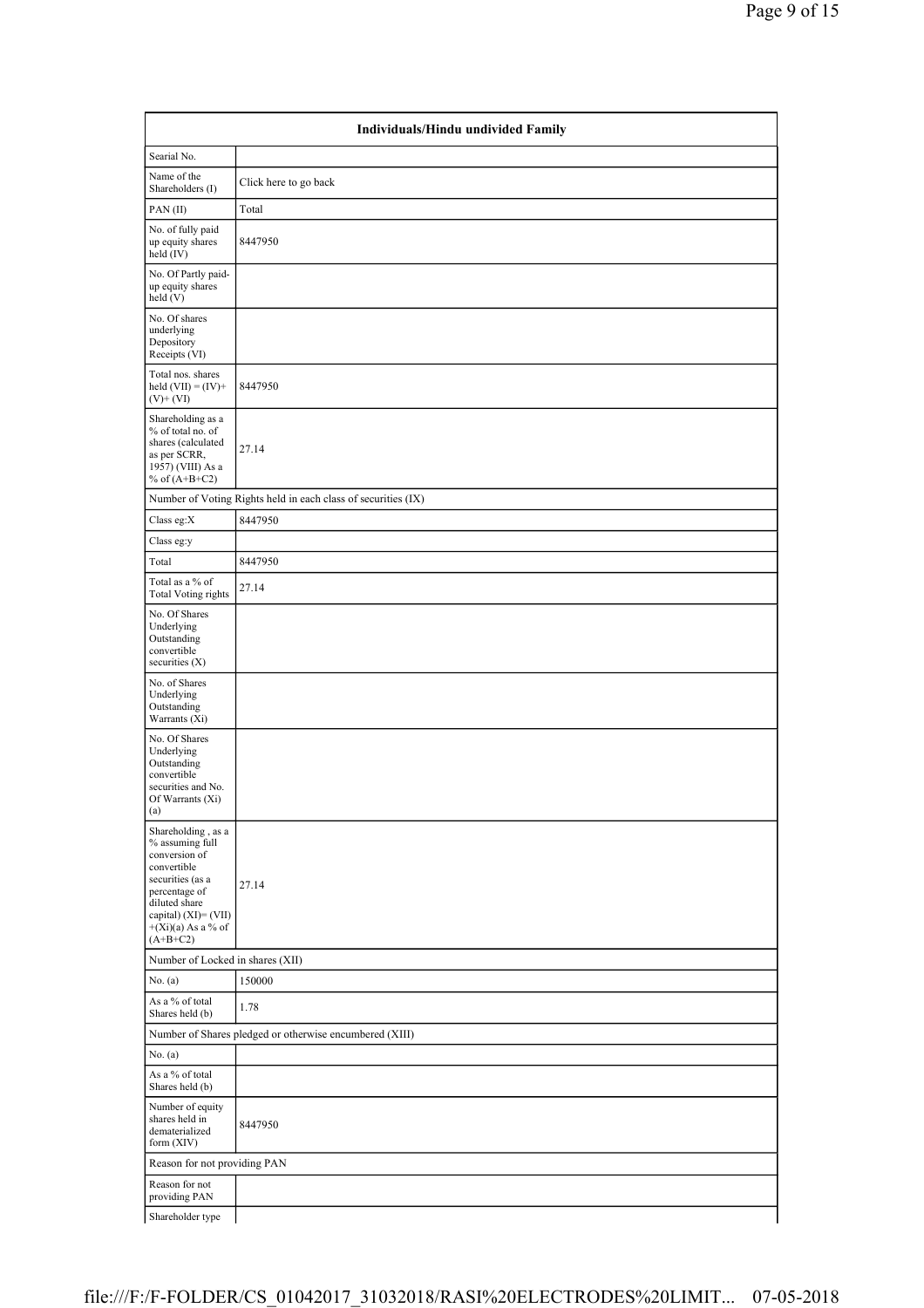Page 10 of 15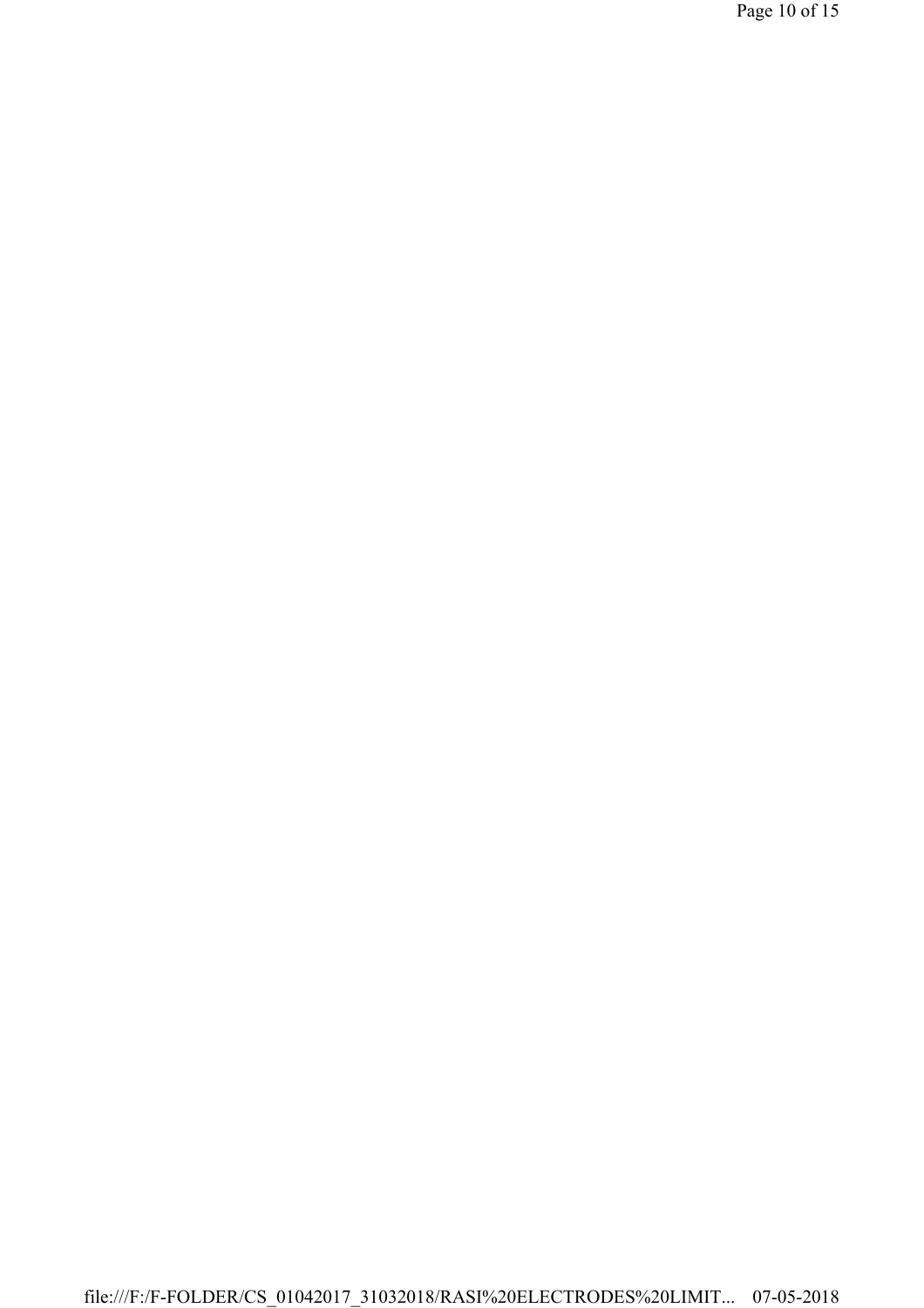| Searial No.                                                                                                                                                                              | $\mathbf{1}$                                                  |                       |
|------------------------------------------------------------------------------------------------------------------------------------------------------------------------------------------|---------------------------------------------------------------|-----------------------|
| Category                                                                                                                                                                                 | <b>Bodies Corporate</b>                                       | Click here to go back |
| Name of the<br>Shareholders (I)                                                                                                                                                          | BPK DEVELOPERS P LTD                                          |                       |
| PAN(II)                                                                                                                                                                                  | AAHFB9968P                                                    | Total                 |
| No. of the<br>Shareholders (I)                                                                                                                                                           | $\mathbf{1}$                                                  | $\mathbf{1}$          |
| No. of fully paid<br>up equity shares<br>held (IV)                                                                                                                                       | 250000                                                        | 250000                |
| No. Of Partly paid-<br>up equity shares<br>$\text{held}(V)$                                                                                                                              |                                                               |                       |
| No. Of shares<br>underlying<br>Depository<br>Receipts (VI)                                                                                                                               |                                                               |                       |
| Total nos. shares<br>held $(VII) = (IV) +$<br>$(V) + (VI)$                                                                                                                               | 250000                                                        | 250000                |
| Shareholding as a<br>% of total no. of<br>shares (calculated<br>as per SCRR,<br>1957) (VIII) As a<br>% of $(A+B+C2)$                                                                     | 0.8                                                           | 0.8                   |
|                                                                                                                                                                                          | Number of Voting Rights held in each class of securities (IX) |                       |
| Class eg: $\mathbf X$                                                                                                                                                                    | 250000                                                        | 250000                |
| Class eg:y                                                                                                                                                                               |                                                               |                       |
| Total                                                                                                                                                                                    | 250000                                                        | 250000                |
| Total as a % of<br><b>Total Voting rights</b>                                                                                                                                            | $0.8\,$                                                       | 0.8                   |
| No. Of Shares<br>Underlying<br>Outstanding<br>convertible<br>securities (X)                                                                                                              |                                                               |                       |
| No. of Shares<br>Underlying<br>Outstanding<br>Warrants $(X_i)$                                                                                                                           |                                                               |                       |
| No. Of Shares<br>Underlying<br>Outstanding<br>convertible<br>securities and No.<br>Of Warrants $(Xi)$<br>(a)                                                                             |                                                               |                       |
| Shareholding, as a<br>$\%$ assuming full<br>conversion of<br>convertible<br>securities (as a<br>percentage of<br>diluted share<br>capital) (XI)= (VII)<br>$+(X)$ As a % of<br>$(A+B+C2)$ | 0.8                                                           | 0.8                   |
| Number of Locked in shares (XII)                                                                                                                                                         |                                                               |                       |
| No. (a)                                                                                                                                                                                  | $\mathbf{0}$                                                  | $\boldsymbol{0}$      |
| As a % of total<br>Shares held (b)                                                                                                                                                       | $\overline{0}$                                                | $\overline{0}$        |
|                                                                                                                                                                                          | Number of Shares pledged or otherwise encumbered (XIII)       |                       |
| No. (a)                                                                                                                                                                                  |                                                               |                       |
| As a $\%$ of total<br>Shares held (b)                                                                                                                                                    |                                                               |                       |
| Number of equity<br>shares held in<br>dematerialized<br>form $(XIV)$                                                                                                                     | 250000                                                        | 250000                |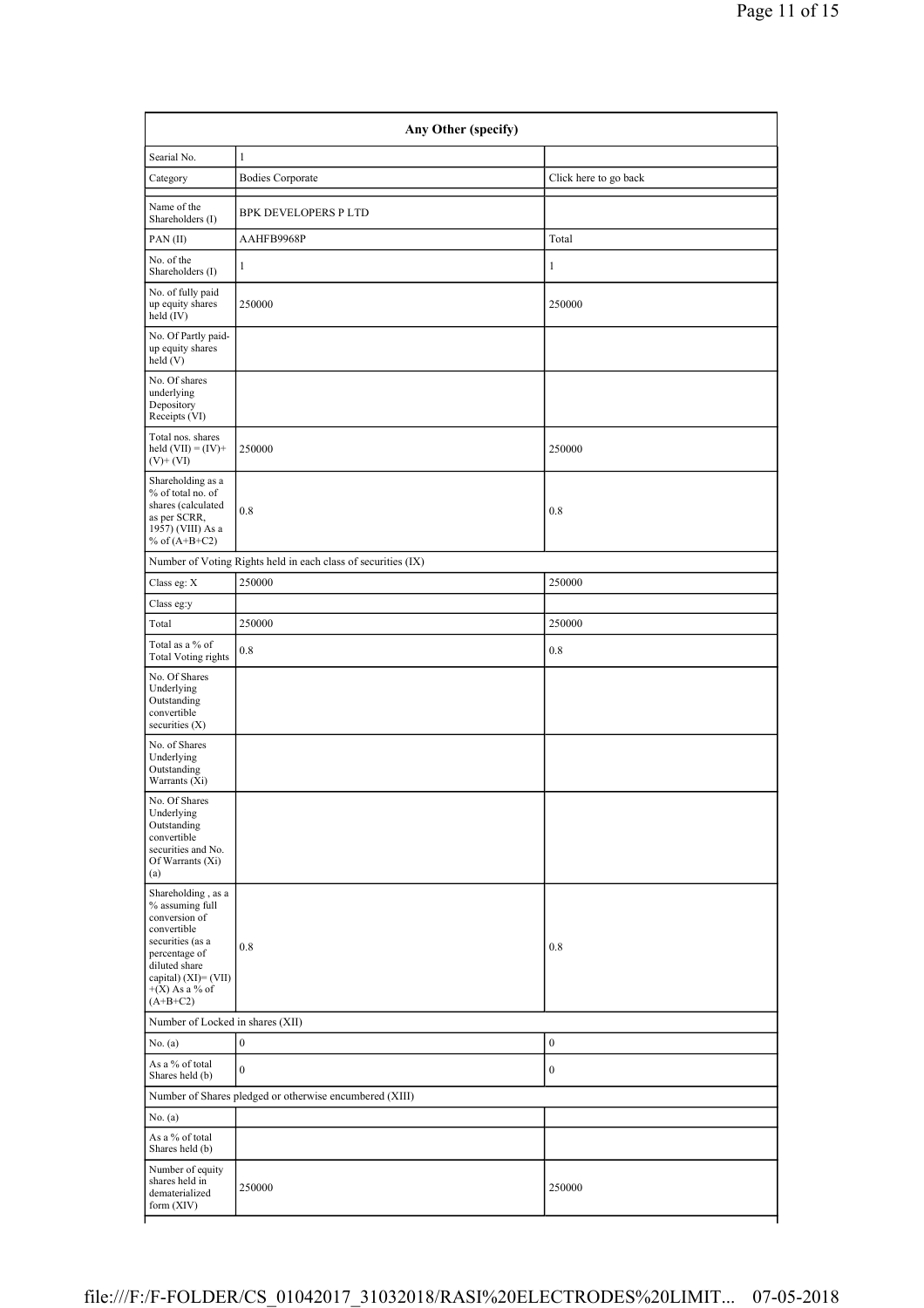| Reason for not providing PAN    |          |  |  |  |  |  |  |
|---------------------------------|----------|--|--|--|--|--|--|
| Reason for not<br>providing PAN |          |  |  |  |  |  |  |
| Shareholder type                | Promoter |  |  |  |  |  |  |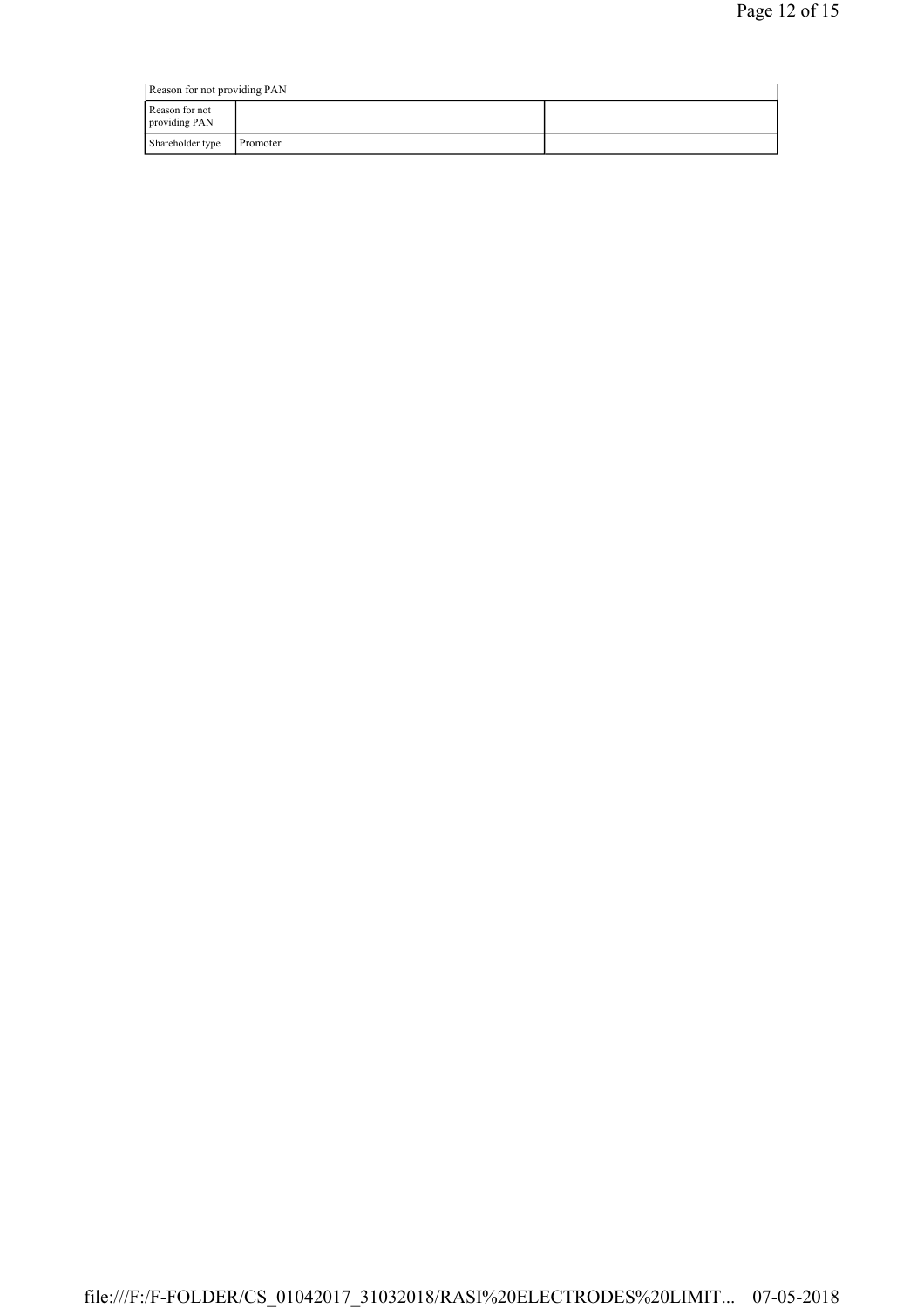|                                                                                                                                                                                       | Individuals - ii. Individual shareholders holding nominal share capital in excess of Rs. 2 lakhs. |                                                               |                                |                             |                                  |                            |  |  |  |  |  |
|---------------------------------------------------------------------------------------------------------------------------------------------------------------------------------------|---------------------------------------------------------------------------------------------------|---------------------------------------------------------------|--------------------------------|-----------------------------|----------------------------------|----------------------------|--|--|--|--|--|
| Searial No.                                                                                                                                                                           | $\mathbf{1}$                                                                                      | $\overline{c}$                                                | $\mathfrak{Z}$                 | $\overline{4}$              | 5                                | 6                          |  |  |  |  |  |
| Name of the<br>Shareholders (I)                                                                                                                                                       | <b>JAYANT</b><br><b>SADASHIV</b><br><b>BASRUR</b>                                                 | CHANDRAKALA<br><b>KOTHARI</b>                                 | <b>B UTTAM</b><br><b>KUMAR</b> | <b>B RANJEET</b><br>KOTHARI | <b>JALPA HITESH</b><br>DHARAMSHI | <b>PANKAJ</b><br>KOTHARI T |  |  |  |  |  |
| PAN(II)                                                                                                                                                                               | AAEPB0230B                                                                                        | AAEPC5084C                                                    | AAFPK4604H                     | AAKPK6088N                  | AGKPD4461A                       | AITPP5447M                 |  |  |  |  |  |
| No. of fully paid<br>up equity shares<br>held (IV)                                                                                                                                    | 331700                                                                                            | 992445                                                        | 656140                         | 990000                      | 616547                           | 477474                     |  |  |  |  |  |
| No. Of Partly paid-<br>up equity shares<br>held(V)                                                                                                                                    |                                                                                                   |                                                               |                                |                             |                                  |                            |  |  |  |  |  |
| No. Of shares<br>underlying<br>Depository<br>Receipts (VI)                                                                                                                            |                                                                                                   |                                                               |                                |                             |                                  |                            |  |  |  |  |  |
| Total nos. shares<br>held $(VII) = (IV) +$<br>$(V)$ + $(VI)$                                                                                                                          | 331700                                                                                            | 992445                                                        | 656140                         | 990000                      | 616547                           | 477474                     |  |  |  |  |  |
| Shareholding as a<br>% of total no. of<br>shares (calculated<br>as per SCRR,<br>1957) (VIII) As a<br>% of $(A+B+C2)$                                                                  | 1.07                                                                                              | 3.19                                                          | 2.11                           | 3.18                        | 1.98                             | 1.53                       |  |  |  |  |  |
|                                                                                                                                                                                       |                                                                                                   | Number of Voting Rights held in each class of securities (IX) |                                |                             |                                  |                            |  |  |  |  |  |
| Class eg: X                                                                                                                                                                           | 331700                                                                                            | 992445                                                        | 656140                         | 990000                      | 616547                           | 477474                     |  |  |  |  |  |
| Class eg:y                                                                                                                                                                            |                                                                                                   |                                                               |                                |                             |                                  |                            |  |  |  |  |  |
| Total                                                                                                                                                                                 | 331700                                                                                            | 992445                                                        | 656140                         | 990000                      | 616547                           | 477474                     |  |  |  |  |  |
| Total as a % of<br><b>Total Voting rights</b>                                                                                                                                         | 1.07                                                                                              | 3.19                                                          | 2.11                           | 3.18                        | 1.98                             | 1.53                       |  |  |  |  |  |
| No. Of Shares<br>Underlying<br>Outstanding<br>convertible<br>securities $(X)$                                                                                                         |                                                                                                   |                                                               |                                |                             |                                  |                            |  |  |  |  |  |
| No. of Shares<br>Underlying<br>Outstanding<br>Warrants (Xi)                                                                                                                           |                                                                                                   |                                                               |                                |                             |                                  |                            |  |  |  |  |  |
| No. Of Shares<br>Underlying<br>Outstanding<br>convertible<br>securities and No.<br>Of Warrants (Xi)<br>(a)                                                                            |                                                                                                   |                                                               |                                |                             |                                  |                            |  |  |  |  |  |
| Shareholding, as a<br>% assuming full<br>conversion of<br>convertible<br>securities (as a<br>percentage of<br>diluted share<br>capital) (XI)= (VII)<br>$+(X)$ As a % of<br>$(A+B+C2)$ | 1.07                                                                                              | 3.19                                                          | 2.11                           | 3.18                        | 1.98                             | 1.53                       |  |  |  |  |  |
| Number of Locked in shares (XII)                                                                                                                                                      |                                                                                                   |                                                               |                                |                             |                                  |                            |  |  |  |  |  |
| No. (a)                                                                                                                                                                               |                                                                                                   |                                                               |                                |                             |                                  |                            |  |  |  |  |  |
| As a % of total<br>Shares held (b)                                                                                                                                                    |                                                                                                   |                                                               |                                |                             |                                  |                            |  |  |  |  |  |
| Number of equity<br>shares held in<br>dematerialized<br>form (XIV)                                                                                                                    | 331700                                                                                            | 992445                                                        | 656140                         | 990000                      | 616547                           | 477474                     |  |  |  |  |  |
| Reason for not providing PAN                                                                                                                                                          |                                                                                                   |                                                               |                                |                             |                                  |                            |  |  |  |  |  |
| Reason for not<br>providing PAN                                                                                                                                                       |                                                                                                   |                                                               |                                |                             |                                  |                            |  |  |  |  |  |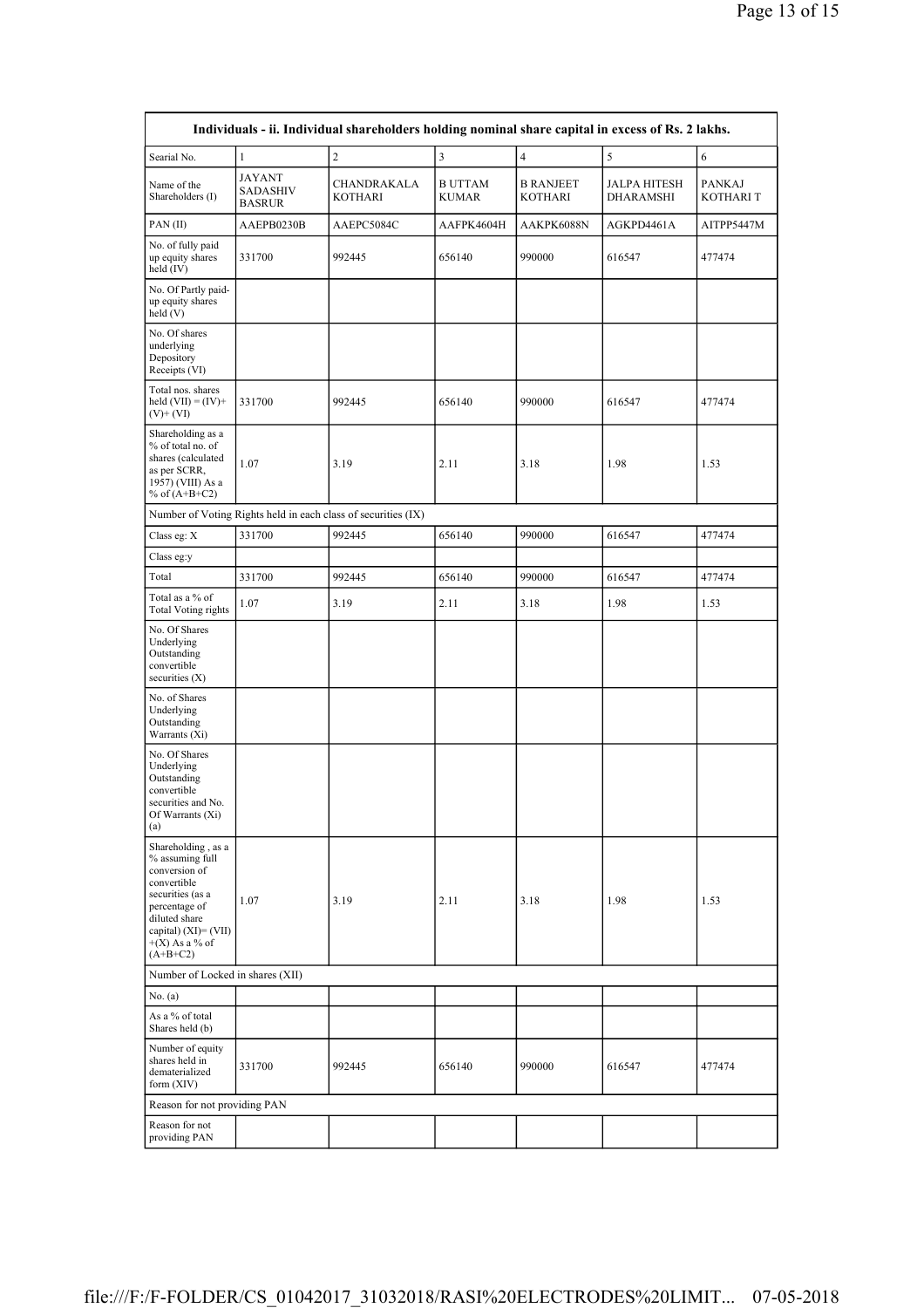| Individuals - ii. Individual shareholders holding nominal share capital in excess of Rs. 2 lakhs.                                                                                        |                       |
|------------------------------------------------------------------------------------------------------------------------------------------------------------------------------------------|-----------------------|
| Searial No.                                                                                                                                                                              |                       |
| Name of the<br>Shareholders (I)                                                                                                                                                          | Click here to go back |
| PAN(II)                                                                                                                                                                                  | Total                 |
| No. of fully paid<br>up equity shares<br>held (IV)                                                                                                                                       | 4064306               |
| No. Of Partly paid-<br>up equity shares<br>held (V)                                                                                                                                      |                       |
| No. Of shares<br>underlying<br>Depository<br>Receipts (VI)                                                                                                                               |                       |
| Total nos. shares<br>held $(VII) = (IV) +$<br>$(V)$ + $(VI)$                                                                                                                             | 4064306               |
| Shareholding as a<br>% of total no. of<br>shares (calculated<br>as per SCRR,<br>1957) (VIII) As a<br>% of $(A+B+C2)$                                                                     | 13.06                 |
| Number of Voting Rights held in each class of securities (IX)                                                                                                                            |                       |
| Class eg: $\mathbf X$                                                                                                                                                                    | 4064306               |
| Class eg:y                                                                                                                                                                               |                       |
| Total                                                                                                                                                                                    | 4064306               |
| Total as a % of<br><b>Total Voting rights</b>                                                                                                                                            | 13.06                 |
| No. Of Shares<br>Underlying<br>Outstanding<br>convertible<br>securities $(X)$                                                                                                            |                       |
| No. of Shares<br>Underlying<br>Outstanding<br>Warrants (Xi)                                                                                                                              |                       |
| No. Of Shares<br>Underlying<br>Outstanding<br>convertible<br>securities and No.<br>Of Warrants (Xi)<br>(a)                                                                               |                       |
| Shareholding, as a<br>% assuming full<br>conversion of<br>convertible<br>securities (as a<br>percentage of<br>diluted share<br>capital) $(XI) = (VII)$<br>$+(X)$ As a % of<br>$(A+B+C2)$ | 13.06                 |
| Number of Locked in shares (XII)                                                                                                                                                         |                       |
| No. (a)                                                                                                                                                                                  |                       |
| As a % of total<br>Shares held (b)                                                                                                                                                       |                       |
| Number of equity<br>shares held in<br>dematerialized<br>form (XIV)                                                                                                                       | 4064306               |
| Reason for not providing PAN                                                                                                                                                             |                       |
| Reason for not<br>providing PAN                                                                                                                                                          |                       |